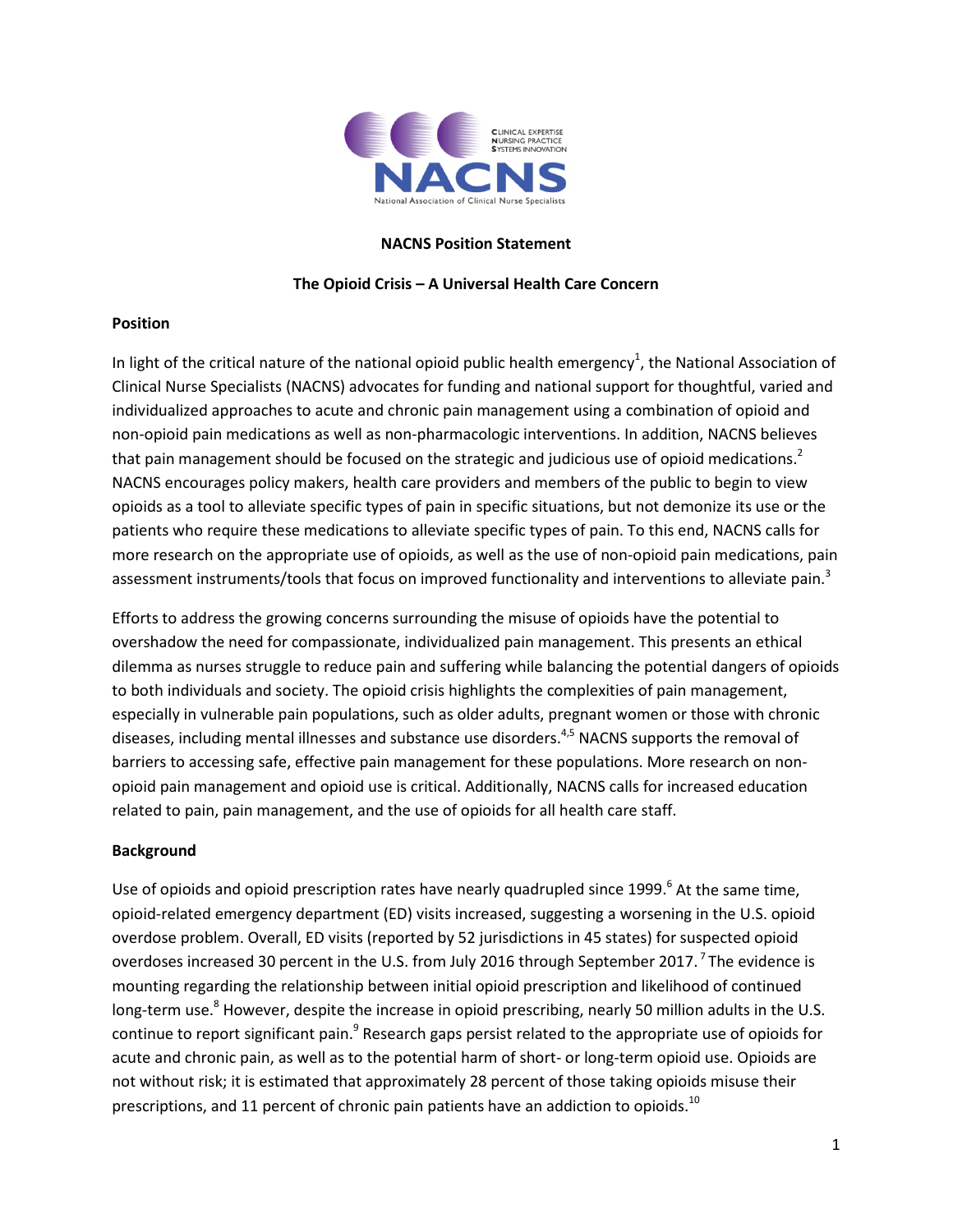### **References**

1. Presidential Memorandum for the Heads of Executive Departments and Agencies: Combatting the National Drug Demand and Opioid Crisis. October 26, 2017. Retrieved from [https://www.whitehouse.gov/presidential-actions/presidential-memorandum-heads-executive](https://www.whitehouse.gov/presidential-actions/presidential-memorandum-heads-executive-departments-agencies/)[departments-agencies/](https://www.whitehouse.gov/presidential-actions/presidential-memorandum-heads-executive-departments-agencies/)

2. Vowles, K.E., McEntee, M.L., Julnes, P.S., Frohe, T., Ney, J.P., van der Goes, D.N. Rates of opioid misuse, abuse, and addiction in chronic pain: A systematic review and data synthesis. Pain. 2015;156:569–576. Retrieved from<https://doi.org/10.1097/01.j.pain.0000460357.01998.f1>

3. Weber, C., (2015). NIH Study Shows Prevalence of Chronic or Severe Pain in U.S. Adults. American Pain Society. Retrieved November 10, 2017 from [http://americanpainsociety.org/about-us/press](http://americanpainsociety.org/about-us/press-room/nih-study-shows-prevalence-of-chronic-or-severe-pain-in-u-s-adults)[room/nih-study-shows-prevalence-of-chronic-or-severe-pain-in-u-s-adults](http://americanpainsociety.org/about-us/press-room/nih-study-shows-prevalence-of-chronic-or-severe-pain-in-u-s-adults)

4. Barnett, M.L., Olenski, A.R., Jena, A.B. (2017). Opioid-prescribing patterns of emergency physicians and risk of long-term use. NEJM, 367(7), 663-673. Doi: 10.1056/NEJMsa1610524

5. Weiss, A.J., Elixhauser, A., Barrett, M.L., Steiner, C.A., Bailey, M.K., O'Malley, L. (2017). Opioid-Related Inpatient Stays and Emergency Department Visits by State, 2009-2014. HCUP Statistical Brief #219. December 2016. Agency for Healthcare Research and Quality, Rockville, MD. Retrieved from <http://www.hcup-us.ahrq.gov/reports/statbriefs/sb219-Opioid-Hospital-Stays-ED-Visits-by-State.pdf>

6. Centers for Disease Control and Prevention. (2018, May 15). Opioid overdose data – Prescribing data. Retrieved from<https://www.cdc.gov/drugoverdose/data/prescribing.html>

7. Vivolo-Kantor, A.M., Seth, P., Gladden, R.M., et al. Vital Signs: Trends in Emergency Department Visits for Suspected Opioid Overdoses — United States, July 2016–September 2017. MMWR Morb Mortal Wkly Rep 2018;67:279–285. DOI:<http://dx.doi.org/10.15585/mmwr.mm6709e1>

8. National Institutes of Health, National Institute on Drug Abuse. (2018, May 15). Drugs of abuse – Opioids brief description. Retrieved from<https://www.drugabuse.gov/drugs-abuse/opioids>

9. Nahin, R.L. Estimates of Pain Prevalence and Severity in Adults: United States, 2012. The Journal of Pain, 2015; 16 (8): 769 Retrieved fro[m https://www.jpain.org/article/S1526-5900\(15\)00679-3/fulltext](https://www.jpain.org/article/S1526-5900(15)00679-3/fulltext)